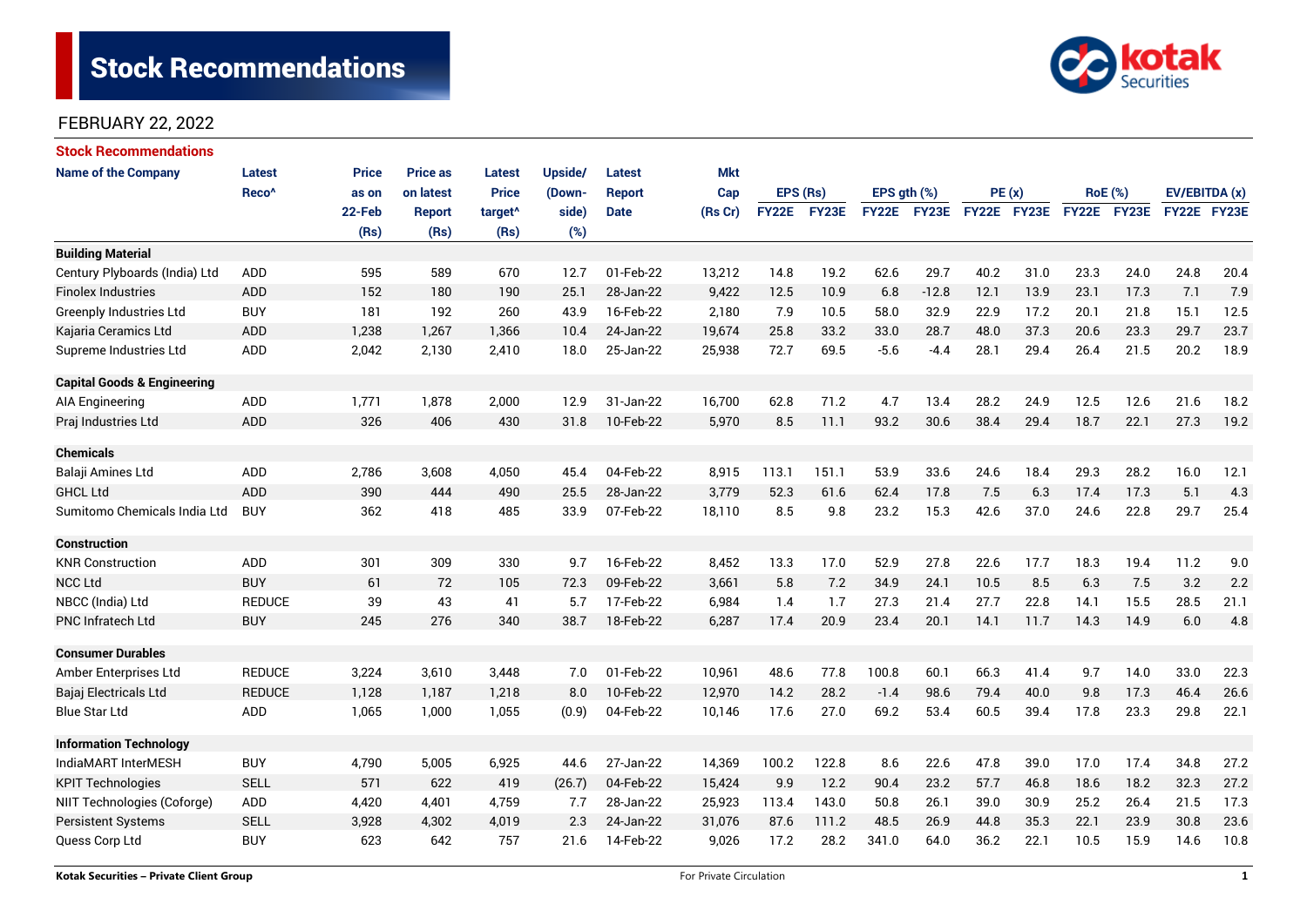

### FEBRUARY 22, 2022

| <b>Stock Recommendations</b>       |                   |              |                 |                     |         |               |            |             |       |               |             |             |      |                |      |               |      |
|------------------------------------|-------------------|--------------|-----------------|---------------------|---------|---------------|------------|-------------|-------|---------------|-------------|-------------|------|----------------|------|---------------|------|
| <b>Name of the Company</b>         | <b>Latest</b>     | <b>Price</b> | <b>Price as</b> | Latest              | Upside/ | Latest        | <b>Mkt</b> |             |       |               |             |             |      |                |      |               |      |
|                                    | Reco <sup>^</sup> | as on        | on latest       | <b>Price</b>        | (Down-  | <b>Report</b> | Cap        | EPS (Rs)    |       | EPS $qth$ $%$ |             | PE(x)       |      | <b>RoE</b> (%) |      | EV/EBITDA (x) |      |
|                                    |                   | 22-Feb       | <b>Report</b>   | target <sup>^</sup> | side)   | <b>Date</b>   | (Rs Cr)    | FY22E FY23E |       |               | FY22E FY23E | FY22E FY23E |      | FY22E FY23E    |      | FY22E FY23E   |      |
|                                    |                   | (Rs)         | (Rs)            | (Rs)                | (%)     |               |            |             |       |               |             |             |      |                |      |               |      |
| <b>Metals &amp; Mining</b>         |                   |              |                 |                     |         |               |            |             |       |               |             |             |      |                |      |               |      |
| <b>MOIL Ltd</b>                    | <b>BUY</b>        | 170          | 170             | 215                 | 26.4    | 18-Feb-22     | 4,531      | 14.5        | 16.4  | 95.9          | 13.1        | 11.7        | 10.4 | 11.5           | 12.2 | 5.7           | 4.3  |
| APL Apollo Tubes Ltd               | <b>BUY</b>        | 815          | 820             | 980                 | 20.3    | 28-Jan-22     | 20,364     | 21.0        | 27.0  | $-27.6$       | 28.6        | 38.8        | 30.2 | 26.7           | 26.8 | 22.3          | 17.7 |
| Oil & Gas                          |                   |              |                 |                     |         |               |            |             |       |               |             |             |      |                |      |               |      |
| Chennai Petroleum Corp             | <b>BUY</b>        | 101          | 104             | 127                 | 25.9    | 25-Jan-22     | 1,503      | 30.3        | 18.2  | 75.1          | $-39.9$     | 3.3         | 5.5  | 24.6           | 12.5 | 6.6           | 8.2  |
| <b>Gujarat Gas</b>                 | <b>ADD</b>        | 642          | 660             | 734                 | 14.3    | 10-Feb-22     | 44,176     | 18.7        | 26.7  | 0.5           | 42.8        | 34.3        | 24.0 | 24.3           | 27.3 | 21.1          | 15.2 |
| <b>MRPL</b>                        | <b>ADD</b>        | 41           | 47              | 50                  | 21.8    | 31-Jan-22     | 7,192      | 1.2         | 6.8   | $-137.5$      | 466.7       | 34.2        | 6.0  | 4.7            | 23.8 | 13.2          | 8.6  |
|                                    |                   |              |                 |                     |         |               |            |             |       |               |             |             |      |                |      |               |      |
| <b>Paints</b>                      |                   |              |                 |                     |         |               |            |             |       |               |             |             |      |                |      |               |      |
| Akzo Nobel India Ltd               | <b>BUY</b>        | 1,920        | 1,887           | 2,670               | 39.0    | 14-Feb-22     | 8,968      | 57.9        | 67.2  | 27.3          | 16.1        | 33.2        | 28.6 | 17.9           | 19.7 | 20.0          | 17.0 |
| Pharmaceuticals                    |                   |              |                 |                     |         |               |            |             |       |               |             |             |      |                |      |               |      |
| <b>Suven Pharmaceuticals</b>       | <b>REDUCE</b>     | 523          | 561             | 550                 | 5.2     | 17-Aug-21     | 13,277     | 16.9        | 21.1  | 19.0          | 24.9        | 30.9        | 24.8 | 27.6           | 26.5 | 24.1          | 18.8 |
| <b>Transportation</b>              |                   |              |                 |                     |         |               |            |             |       |               |             |             |      |                |      |               |      |
| Aegis Logistics Ltd                | <b>BUY</b>        | 201          | 216             | 310                 | 54.6    | 14-Feb-22     | 6,697      | 12.6        | 13.6  | 28.6          | 7.9         | 15.9        | 14.7 | 20.4           | 19.0 | 9.0           | 8.0  |
| <b>Allcargo Global Logistics</b>   | <b>BUY</b>        | 329          | 346             | 430                 | 30.6    | 15-Feb-22     | 8,102      | 27.7        | 31.3  | 246.3         | 13.0        | 11.9        | 10.5 | 21.2           | 20.1 | 6.3           | 5.3  |
| <b>Blue Dart Express</b>           | <b>BUY</b>        | 6,132        | 6,926           | 7,975               | 30.0    | 01-Feb-22     | 14,595     | 115.0       | 134.0 | 98.3          | 16.5        | 53.3        | 45.8 | 36.2           | 33.3 | 15.1          | 13.1 |
| <b>VRL Logistics Ltd</b>           | <b>BUY</b>        | 450          | 499             | 625                 | 38.8    | 04-Feb-22     | 4,108      | 11.3        | 18.3  | 117.3         | 61.9        | 39.9        | 24.6 | 14.3           | 21.6 | 12.7          | 9.6  |
|                                    |                   |              |                 |                     |         |               |            |             |       |               |             |             |      |                |      |               |      |
| <b>Others</b>                      |                   |              |                 |                     |         |               |            |             |       |               |             |             |      |                |      |               |      |
| Bata India Ltd                     | <b>BUY</b>        | 1,882        | 1,895           | 2,380               | 26.4    | 10-Feb-22     | 24,283     | 27.0        | 36.6  | $-509.1$      | 35.6        | 69.7        | 51.4 | 16.3           | 19.4 | 34.2          | 27.2 |
| <b>Central Depository Services</b> | <b>REDUCE</b>     | 1,380        | 1,510           | 1,505               | 9.1     | 10-Feb-22     | 14,490     | 29.9        | 34.8  | 55.7          | 16.4        | 46.2        | 39.7 | 28.5           | 26.6 | 36.6          | 31.4 |
| EPL Ltd                            | <b>ADD</b>        | 162          | 187             | 205                 | 26.4    | 10-Feb-22     | 5,109      | 7.1         | 8.6   | $-6.6$        | 21.1        | 22.8        | 18.9 | 12.1           | 13.2 | 8.9           | 7.3  |
| JK Paper Ltd                       | <b>BUY</b>        | 218          | 232             | 295                 | 35.4    | 17-Feb-22     | 3,880      | 34.1        | 47.7  | 140.1         | 39.9        | 6.4         | 4.6  | 19.2           | 21.5 | 6.1           | 4.2  |
| <b>Radico Khaitan Ltd</b>          | <b>REDUCE</b>     | 922          | 978             | 970                 | 5.3     | 07-Feb-22     | 12,257     | 21.2        | 26.1  | 4.4           | 23.1        | 43.5        | 35.3 | 15.0           | 16.1 | 27.7          | 23.8 |
| <b>VIP Industries Ltd</b>          | <b>REDUCE</b>     | 648          | 648             | 620                 | (4.4)   | 04-Feb-22     | 9,206      | 6.2         | 12.0  | $-187.3$      | 93.5        | 104.6       | 54.0 | 14.3           | 23.2 | 47.3          | 29.2 |
| Welspun Corp Ltd                   | <b>SELL</b>       | 146          | 173             | 120                 | (17.5)  | 14-Feb-22     | 3,856      | 11.9        | 9.2   | $-49.8$       | $-22.7$     | 12.2        | 15.8 | 7.8            | 5.9  | 4.5           | 5.0  |

*Source: Kotak Securities - Private Client Group*

All recommendations are with a 12 month perspective from the date of the report/update. Investors are requested to use their discretion while deciding the timing, quantity of investment as well as the exit.

NR NoRated. The investment rating and target price, if any, have been suspended temporarily. Such suspension is in compliance with applicable regulation(s) and/or Kotak Securities policies in circumstances when Kotak Secur

Or its affiliates is acting in an advisory capacity in a merger or strategic transaction involving this company and in certain other circumstances.

**NM Not meaningful**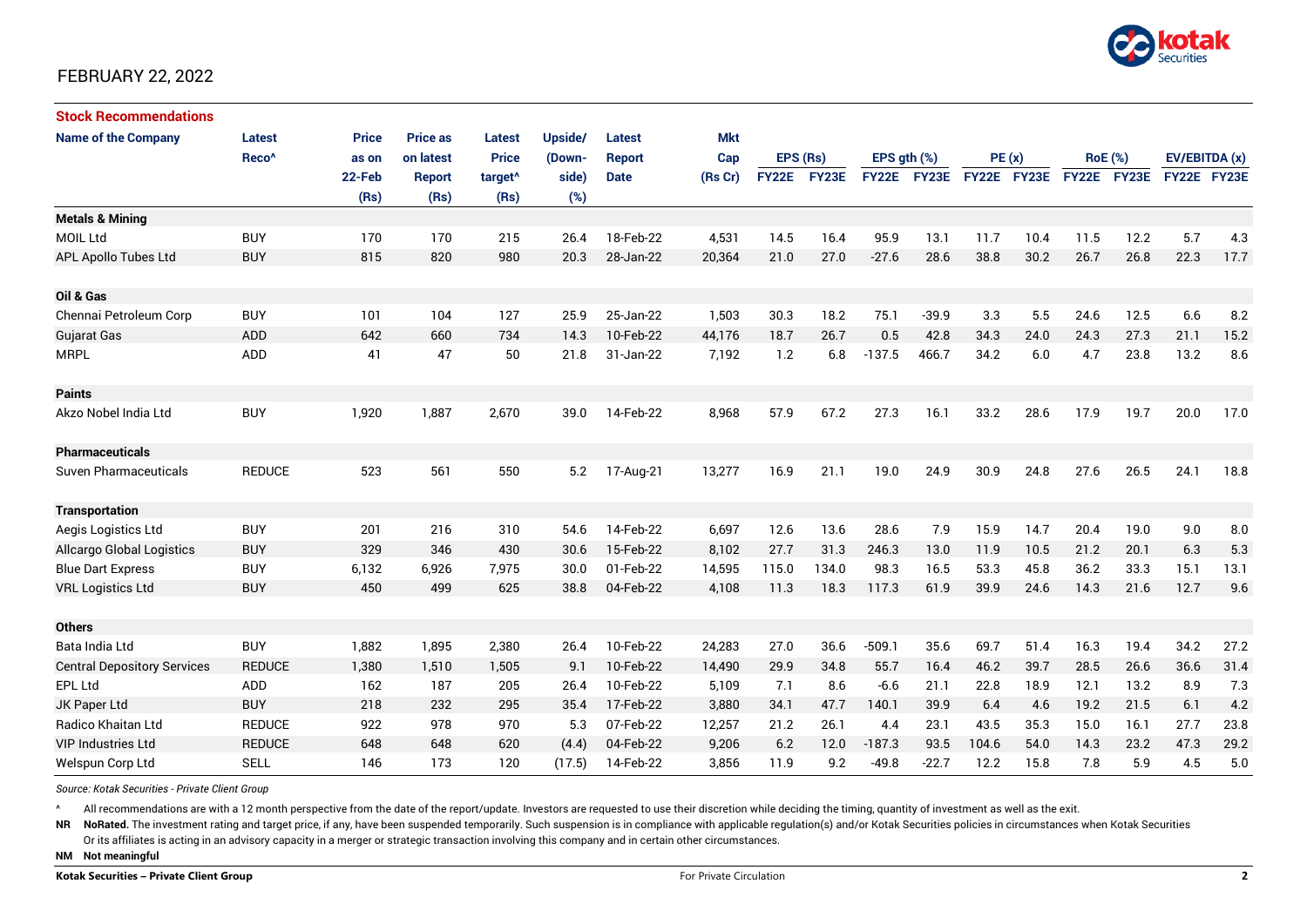

# FEBRUARY 22, 2022

# **RATING SCALE (PRIVATE CLIENT GROUP)**

#### **Definitions of ratings**

| <b>BUY</b>       |   | - We expect the stock to deliver more than 15% returns over the next 12 months                                                                                                                                                                                                                                                                                                                                                     |
|------------------|---|------------------------------------------------------------------------------------------------------------------------------------------------------------------------------------------------------------------------------------------------------------------------------------------------------------------------------------------------------------------------------------------------------------------------------------|
| <b>ADD</b>       |   | - We expect the stock to deliver 5% - 15% returns over the next 12 months                                                                                                                                                                                                                                                                                                                                                          |
| <b>REDUCE</b>    |   | - We expect the stock to deliver -5% - +5% returns over the next 12 months                                                                                                                                                                                                                                                                                                                                                         |
| <b>SELL</b>      |   | - We expect the stock to deliver $\lt$ -5% returns over the next 12 months                                                                                                                                                                                                                                                                                                                                                         |
| <b>NR</b>        |   | - Not Rated. Kotak Securities is not assigning any rating or price target to the stock.                                                                                                                                                                                                                                                                                                                                            |
|                  |   | The report has been prepared for information purposes only.                                                                                                                                                                                                                                                                                                                                                                        |
| <b>SUBSCRIBE</b> |   | $-$ We advise investor to subscribe to the IPO.                                                                                                                                                                                                                                                                                                                                                                                    |
| <b>RS</b>        |   | - Rating Suspended. Kotak Securities has suspended the investment rating and price target for this stock, either because there is not a sufficient fundamental basis for determining, or there<br>are legal, regulatory or policy constraints around publishing, an investment rating or target. The previous investment rating and price target, if any, are no longer in effect for this stock and<br>should not be relied upon. |
| <b>NA</b>        |   | $-$ Not Available or Not Applicable. The information is not available for display or is not applicable                                                                                                                                                                                                                                                                                                                             |
| <b>NM</b>        |   | - Not Meaningful. The information is not meaningful and is therefore excluded.                                                                                                                                                                                                                                                                                                                                                     |
| <b>NOTE</b>      | - | Our target prices are with a 12-month perspective. Returns stated in the rating scale are our internal benchmark.                                                                                                                                                                                                                                                                                                                  |

### **FUNDAMENTAL RESEARCH TEAM (PRIVATE CLIENT GROUP)**

| <b>Shrikant Chouhan</b>                                                                                | Arun Agarwal                                                                                                    | <b>Amit Agarwal, CFA</b>            | <b>Hemali Dhame</b>          |
|--------------------------------------------------------------------------------------------------------|-----------------------------------------------------------------------------------------------------------------|-------------------------------------|------------------------------|
| <b>Head of Research</b>                                                                                | Auto & Auto Ancillary                                                                                           | <b>Transportation, Paints, FMCG</b> | <b>Banking &amp; Finance</b> |
| shrikant.chouhan@kotak.com                                                                             | arun agarwal@kotak.com                                                                                          | agarwal.amit@kotak.com              | Hemali.Dhame@kotak.com       |
| +91 22 6218 5408                                                                                       | +91 22 6218 6443                                                                                                | +91 22 6218 6439                    | +91 22 6218 6433             |
| Jatin Damania                                                                                          | Purvi Shah                                                                                                      | <b>Rini Mehta</b>                   | K. Kathirvelu                |
| Metals & Mining, Midcap                                                                                | Pharmaceuticals                                                                                                 | Research Associate                  | <b>Support Executive</b>     |
| jatin.damania@kotak.com                                                                                | purvi.shah@kotak.com                                                                                            | rini.mehta@kotak.com                | k.kathirvelu@kotak.com       |
| +91 22 6218 6440                                                                                       | +91 22 6218 6432                                                                                                | +91 80801 97299                     | +91 22 6218 6427             |
| <b>Sumit Pokharna</b><br>Oil and Gas, Information Tech<br>sumit.pokharna@kotak.com<br>+91 22 6218 6438 | Pankaj Kumar<br><b>Construction, Capital Goods &amp; Midcaps</b><br>pankajr.kumar@kotak.com<br>+91 22 6218 6434 |                                     |                              |

#### **TECHNICAL RESEARCH TEAM (PRIVATE CLIENT GROUP)**

| <b>Shrikant Chouhan</b>    | <b>Amol Athawale</b>    |  |
|----------------------------|-------------------------|--|
| shrikant.chouhan@kotak.com | amol.athawale@kotak.com |  |
| +91 22 6218 5408           | +91 20 6620 3350        |  |
|                            |                         |  |

#### **Sayed Haider** Research Associate [sayed.haider@kotak.com](mailto:sayed.haider@kotak.com) +91 22 62185498

#### **DERIVATIVES RESEARCH TEAM (PRIVATE CLIENT GROUP)**

+91 22 6218 5497 +91 33 6615 6273

**Sahaj Agrawal Prashanth Lalu Prasenjit Biswas, CMT, CFTe** [sahaj.agrawal@kotak.com](mailto:sahaj.agrawal@kotak.com) [prashanth.lalu@kotak.com](mailto:prashanth.lalu@kotak.com) [prasenjit.biswas@kotak.com](mailto:prasenjit.biswas@kotak.com)